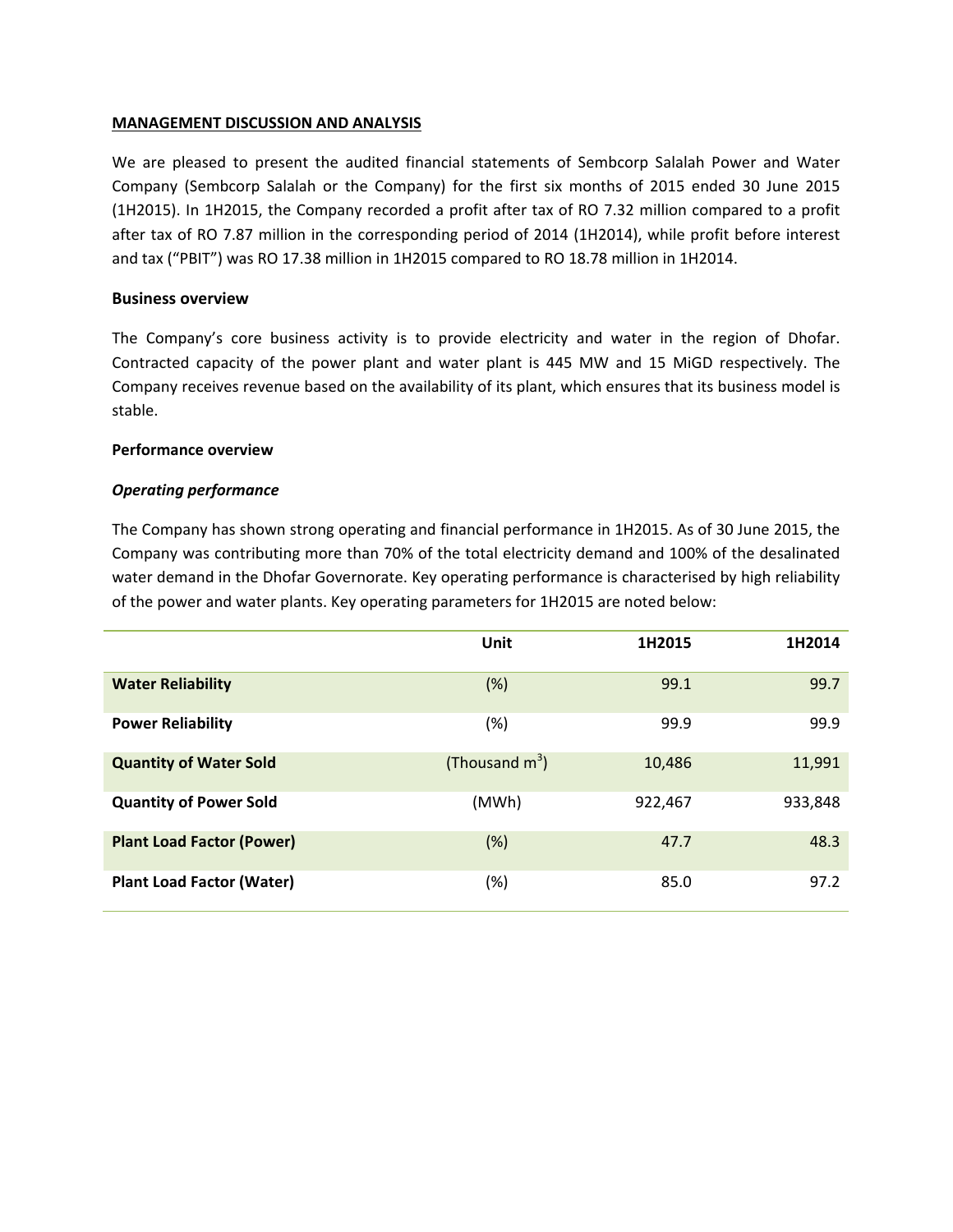## *Financial performance*



Key financial performance indicators are shown below:

1H2015 profit after tax and PBIT was lower than 1H2014 because of one off liquidated damages settlement gain and other income of RO 1.7 million recognised last year. Excluding this gain, 1H2015 results were better than the corresponding period last year.

## *1H2015 Profit after tax*

The significant variances are elaborated in the following waterfall chart.

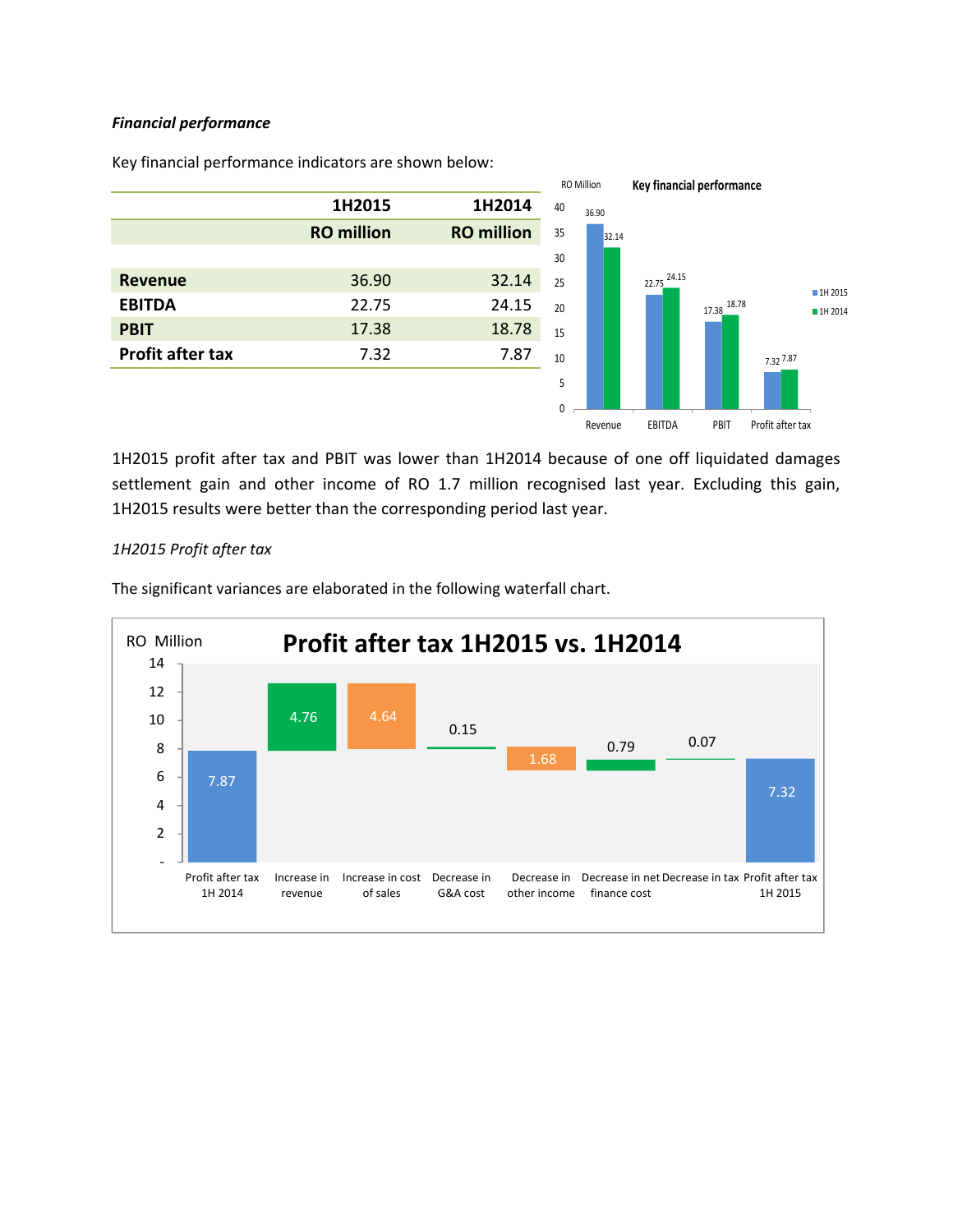A brief analysis and characteristics of the major components of the profit or loss is presented below:

#### *Revenue*

Power contributes 52% (excluding fuel charge) and water contributes 22% to overall revenue. Fuel charge revenue is a pass through and is calculated based on consumption of natural gas calculated by the Plant model. Revenue is higher as compared to last year mainly because of an increase in gas price.

## *Cost of sales*

Cost of sales mainly comprises the depreciation of property, plant and equipment and fuel cost which is pass through in nature. Cost of sales has increased in comparison with 2014 as a result of higher operation and maintenance (O&M) cost and fuel cost. Fuel cost increased due to increase in gas price by the Ministry of Oil and Gas. As fuel cost is pass‐through in nature, there is





corresponding increase in fuel charge revenue as mentioned above.

## *Net finance cost*

Net finance cost decreased in 1H 2015 compared to 1H 2014 due to the repayment of term loan in line with its financing documents.

#### *Financial position*

|                      |            |              |              | 31 December |  |
|----------------------|------------|--------------|--------------|-------------|--|
|                      |            | 30 June 2015 | 30 June 2014 | 2014        |  |
| Total assets         | RO million | 372.02       | 381.47       | 371.54      |  |
| Total liabilities    | RO million | 288.31       | 298.19       | 293.26      |  |
| Shareholders' funds  | RO million | 105.26       | 105.79       | 101.95      |  |
| Shareholders' equity | RO million | 83.72        | 83.27        | 78.28       |  |
| Current ratio        |            | 1.64:1       | 1.50:1       | 1.75:1      |  |
| Gearing ratio        |            | 74:26        | 75:25        | 76:24       |  |
| Net assets per share | RO/share   | 1.10         | 1.11         | 1.07        |  |